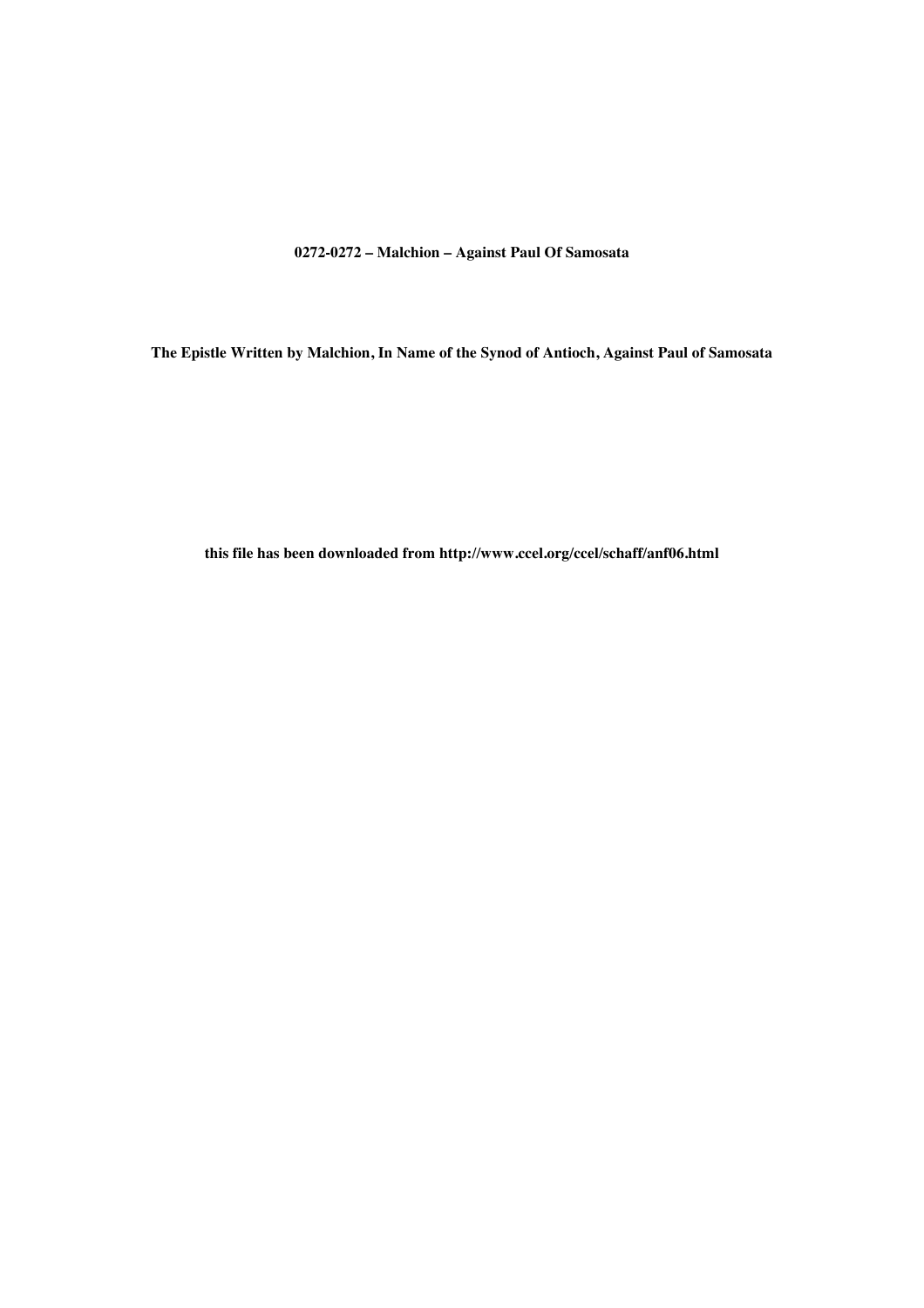ANF06. Fathers of the Third Century: Gregory Thaumaturgus, Philip Schaff Philip Schaff Philip Schaff Philip Schaff Dionysius the Great, Julius Africanus, Anatolius, and Minor Writers, Methodius, Arnobius

- HH. Of the ambush planned by the Jews against Paul, and its discovery to Lysias; \* and that Paul was sent to Cæsareia to the governor with soldiers and with a letter.
- II. Of the accusation laid by Tertullus in Paul's case, and of his defence of himself before the governor.
- JJ. Of the removal of Felix and the arrival of Festus as his successor, and of Paul's pleading before them,1385 and his dismissal.
- KK. The coming of Agrippa and Bernice, and their inquiry into the case of Paul.<sup>1386</sup> \* Paul's defence of himself before Agrippa and Bernice, respecting his nurture in the law, and his vocation to the Gospel. That Paul does no wrong to the Jews, Agrippa said to Festus.
- LL. Paul's voyage to Rome, abounding in very many and very great perils. \* Paul's exhortation to those with him as to his hope of deliverance. The shipwreck of Paul, and how they effected their safety on the island of Melita, and what marvellous things he did on it.

MM. How Paul reached Rome from Melita.

NN. Of Paul's discourse with the Jews in Rome.

There are in all forty chapters; and the sections following these, and marked with the asterisk,<sup>1387</sup> are forty-eight.

————————————

## Malchion.

————————————

Translator's Biographical Notice.

[A.D. 270.] Eusebius<sup>1388</sup> speaks of Malchion as a man accomplished in other branches of learning1389 and well-versed in Greek letters in particular, and as holding the presidency of the Sophists' school at Antioch. Jerome<sup>1390</sup> says that he taught rhetoric most successfully in the same

<sup>1387</sup> Euthal., διὰ κινναβάρεως, *with the vermilion.*

<sup>1385</sup> Euthal., ἐπ᾽ αὐτοῦ, *before him.*

<sup>1386</sup> Euthal., κατὰΠαῦλον, *against Paul.*

<sup>1388</sup> *Hist. Eccles*., vii. 29.

<sup>1389</sup> ἀνὴρ τά τε ἄλλα λόγιος.

<sup>1390</sup> *De viris illustr*., ch. 71.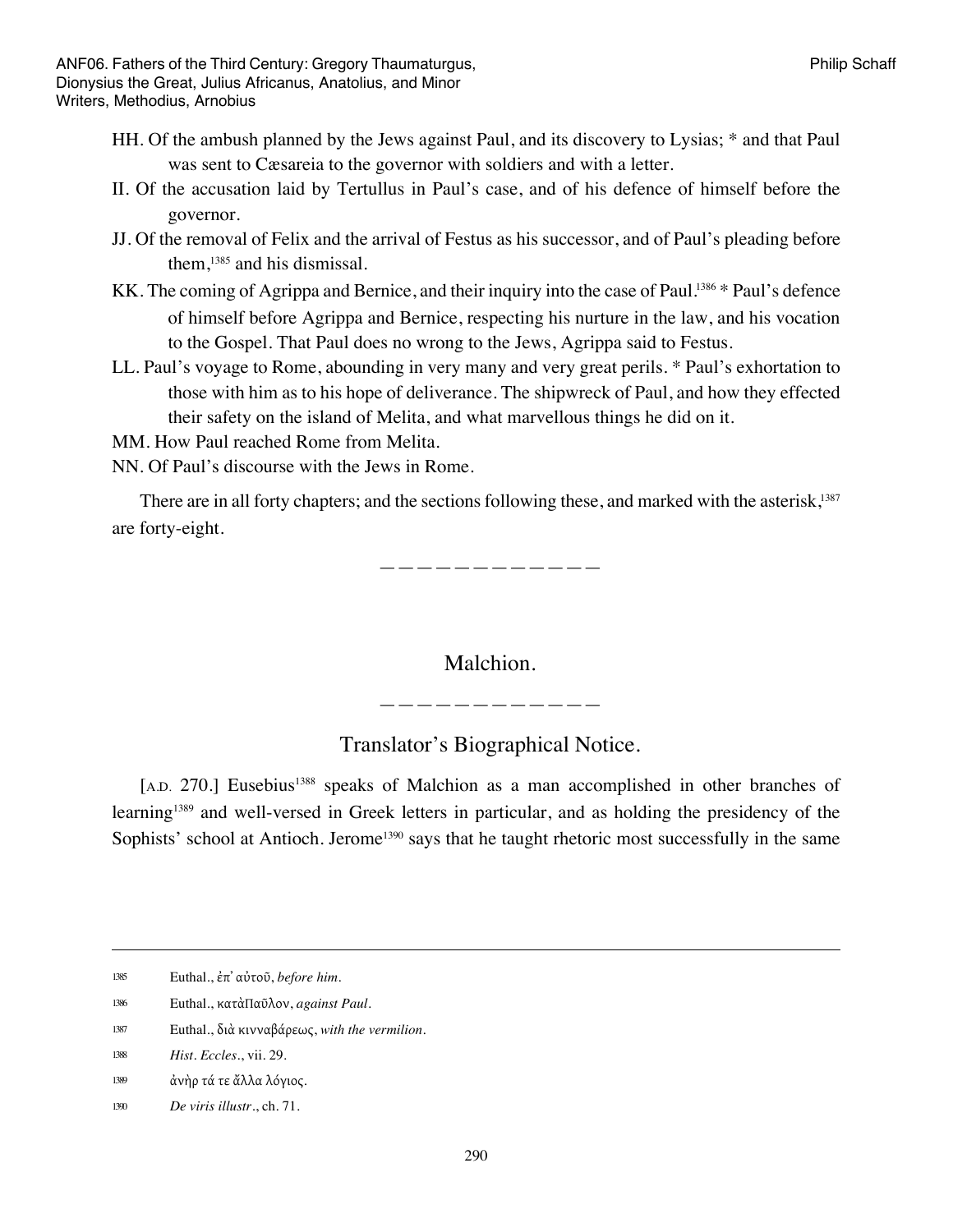[169](http://www.ccel.org/ccel/schaff/anf06/Page_169.html)

city. Nor was it only that he excelled in secular erudition; but for the earnest sincerity of his Christian faith he obtained the dignity of presbyter in the church of that place, as Eusebius also tells us. He took part in the Synod of Antioch, which Eusebius calls the final council, and which Gallandi and others call the *second*, in opposition to Pearson, who holds that there was but one council at Antioch. This synod met apparently about A.D. 269, and dealt with Paul of Samosata, who had introduced the heresy of Artemon into the church of Antioch; and Eusebius says that Malchion was the only one who, in the discussion which took place there with the arch-heretic, and which was taken down by stenographers who were present, was able to detect the subtle and crafty sentiments of the man. Paul's real opinions being thus unveiled, after he had baffled the acuteness of his ecclesiastical judges for some time, he was at length convicted; and the discussion was published, and a synodical epistle was sent on the subject to Dionysius, bishop of Rome, and to Maximus of Alexandria, and to all the provinces, which, according to Jerome (*De vir. illustr*., ch. 71), was written by Malchion, and of which we have extracts in Eusebius.<sup>1391</sup>

I.—The Epistle Written by Malchion,

In Name of the Synod of Antioch, Against Paul of Samosata.

————————————

To Dionysius and Maximus, and to all our fellows in the ministry throughout the world, both bishops and presbyters and deacons, and to the whole Catholic Church under heaven, Helenus and Hymenæus and Theophilus and Theotecnus and Maximus, Proclus, Nicomas, and Ælianus, and Paul and Bolanus and Protogenes and Hierax and Eutychius and Theodorus and Malchion and Lucius, and all the others who are with us, dwelling in the neighbouring cities and nations, both bishops and presbyters and deacons, together with the churches of God, send greeting to our brethren beloved in the Lord.

1. After some few introductory words, they proceed thus:—We wrote to many of the bishops, even those who live at a distance, and exhorted them to give their help in relieving us from this deadly doctrine; among these, we addressed, for instance, Dionysius, the bishop of Alexandria, and Firmilian of Cappadocia, those men of blessed name. Of these, the one wrote to Antioch without even deigning to honour the leader in this error by addressing him; nor did he write to him in his own name, but to the whole district,<sup>1392</sup> of which letter we have also subjoined a copy. And Firmilian, who came twice in person, condemned the innovations in doctrine, as we who were present know and bear witness, and as many others know as well as we. But when he (Paul) promised to give up

<sup>1391</sup> In Eusebius, vii. 30. [Elucidation I., p. 172.]

<sup>1392</sup> παροικίᾳ [= jurisdiction. See p. 163, note 3, *supra.*]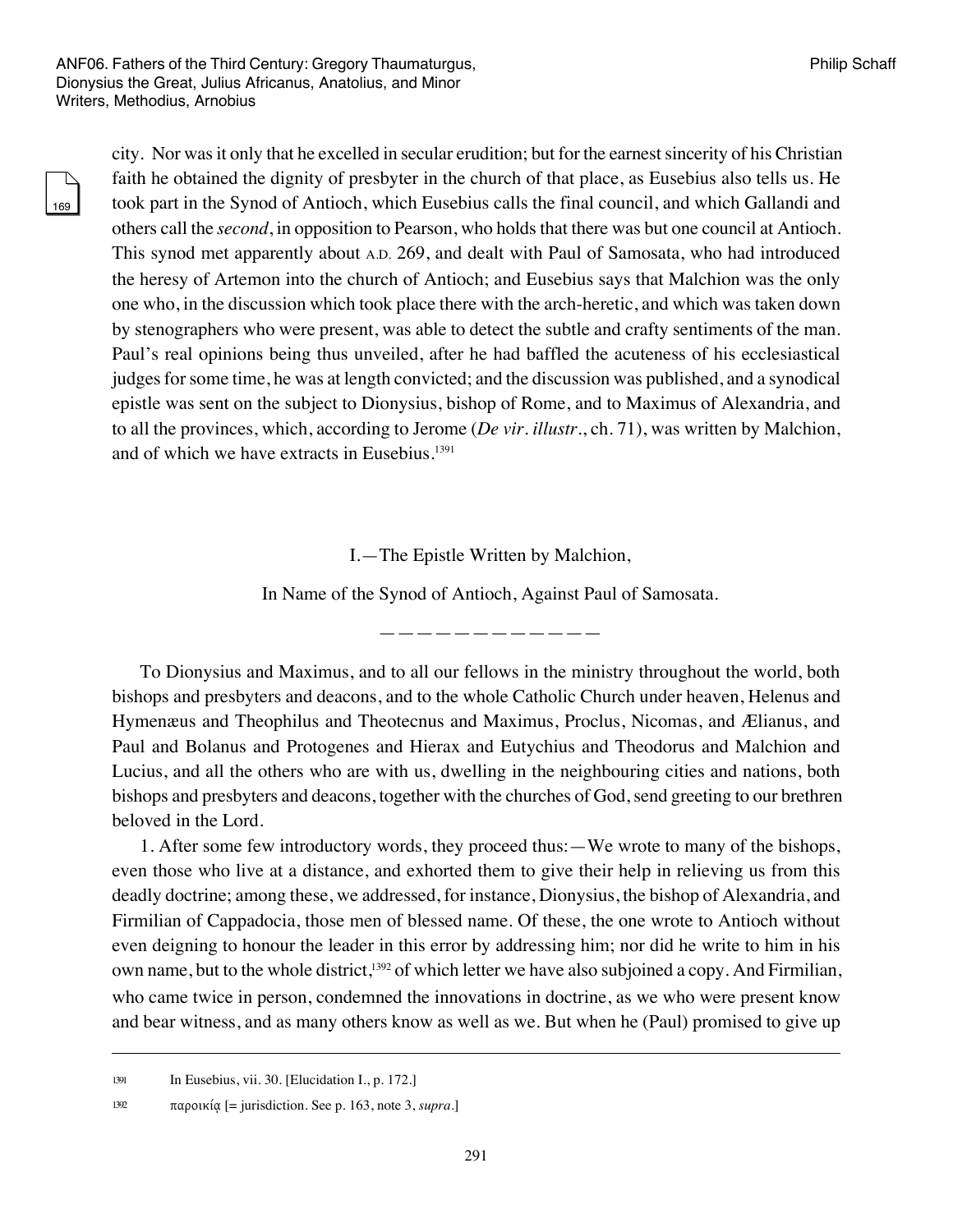ANF06. Fathers of the Third Century: Gregory Thaumaturgus, Philip Schaff Philip Schaff Philip Schaff Dionysius the Great, Julius Africanus, Anatolius, and Minor Writers, Methodius, Arnobius

these opinions, he believed him; and hoping that, without any reproach to the Word, the matter would be rightly settled, he postponed his decision; in which action, however, he was deceived by that denier of his God and Lord, and betrayer of the faith which he formerly held. And now Firmilian was minded to cross to Antioch; and he came as far as Tarsus, as having already made trial of the man's infidel<sup>1393</sup> iniquity. But when we had just assembled, and were calling for him and waiting for his arrival, his end came upon him.

2. After other matters again, they tell us in the following terms of what manner of life he was:—But there is no need of judging his actions when he was outside (the Church), when he revolted from the faith and turned aside to spurious and illegitimate doctrines. Nor need we say any thing of such matters as this, that, whereas he was formerly poor and beggarly, having neither inherited a single possession from his fathers, nor acquired any property by art or by any trade, he has now come to have excessive wealth by his deeds of iniquity and sacrilege, and by those means by which he despoils and concusses the brethren, casting the injured unfairly in their suit,1394 and promising to help them for a price, yet deceiving them all the while and to their loss, taking advantage of the readiness of those in difficulties to give in order to get deliverance from what troubled them, and thus supposing that gain is godliness.<sup>1395</sup> Neither need I say any thing about his pride and the haughtiness with which he assumed worldly dignities, and his wishing to be styled procurator<sup>1396</sup> rather than bishop, and his strutting through the market-places, and reading letters and reciting them<sup>1397</sup> as he walked in public, and his being escorted by multitudes of people going before him and following him; so that he brought ill-will and hatred on the faith by his haughty demeanour and by the arrogance of his heart. Nor shall I say any thing of the quackery which he practises in the ecclesiastical assemblies, in the way of courting popularity and making a great parade, and astounding by such arts the minds of the less sophisticated; nor of his setting up for himself a lofty tribunal and throne, so unlike a disciple of Christ; nor of his having a secretum<sup>1398</sup> and calling it by that name, after the manner of the rulers of this world; nor of his striking his thigh with his hand and beating the tribunal with his feet; nor of his censuring and insulting those who did not applaud him nor shake their handkerchiefs,<sup>1399</sup> as is done in the theatres, nor bawl out and leap about after the manner of his partisans, both male and female, who were such disorderly listeners to him, but

[170](http://www.ccel.org/ccel/schaff/anf06/Page_170.html)

<sup>1393</sup> ἀρνησιθέου .

<sup>1394</sup> καταβραβεύων, perhaps = "receiving" bribes from.

<sup>1395</sup> [1 Tim. vi. 5.](http://www.ccel.org/ccel/bible/asv.iTim.6.html#iTim.6.5)

<sup>&</sup>lt;sup>1396</sup> δουκηνάριος, the name given under the Emperors to those procurators who received 200 sestertia of annual salary.

<sup>1397</sup> ὑπαγορεύων. [Letters, e.g., from Zenobia.]

<sup>1398</sup> σήκρητον (from the Latin *secerno*, to separate) was the name given to the elevated place, railed in and curtained, where the magistrate sat to decide cases.

<sup>1399</sup> κατασείουσι ταῖς ὀθόναις, alluding to the custom of shaking the *oraria* or linen handkerchiefs as a token of applause. [Elucid. II.]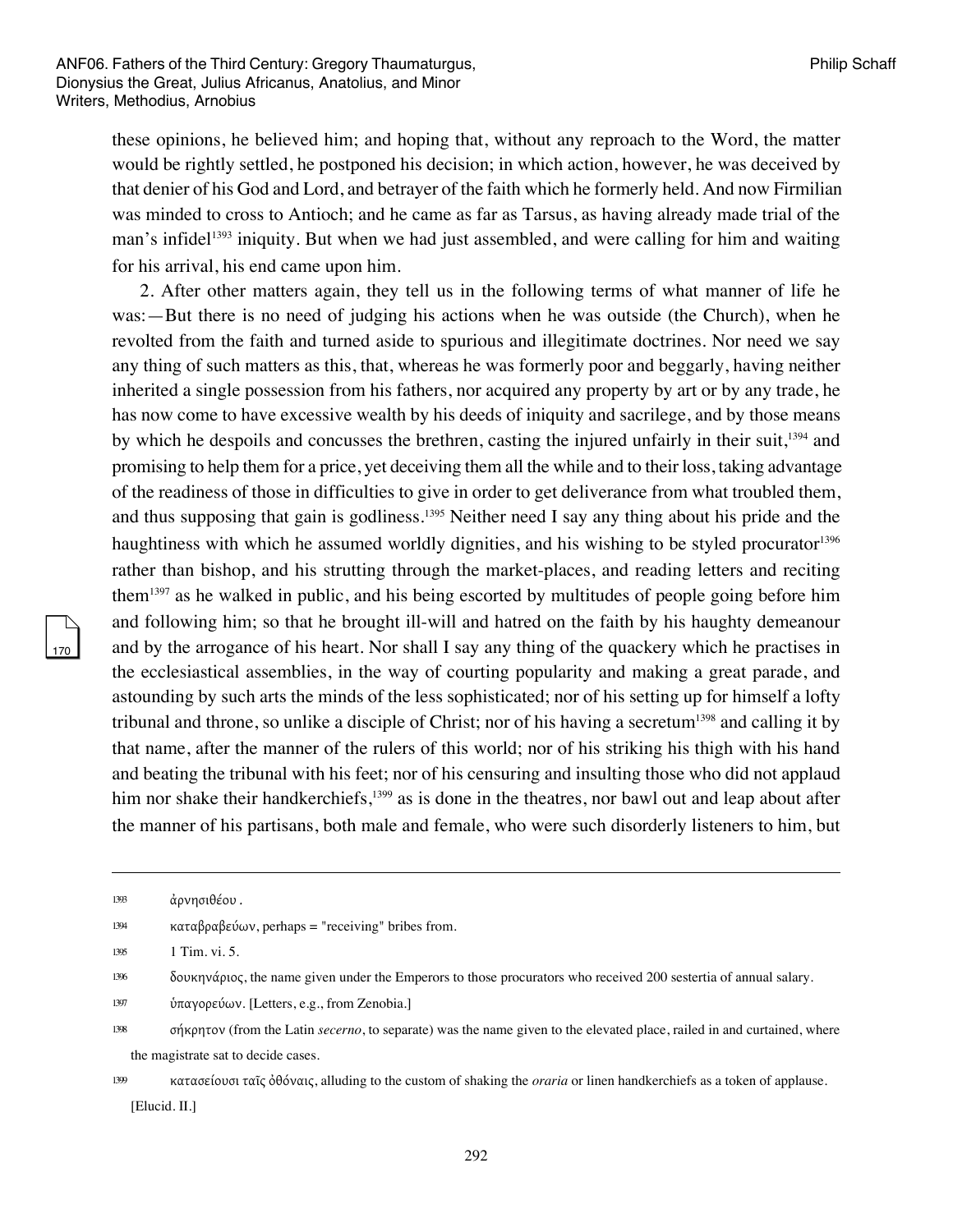chose to hear reverently and modestly as in the house of God; nor of his unseemly and violent attacks in the congregation upon the expounders of the Word who have already departed this life, and his magnifying of himself, not like a bishop, but like a sophist and juggler; nor of his putting a stop to the psalms sung in honour of our Lord Jesus Christ, as the recent compositions of recent men, and preparing women to sing psalms in honour of himself in the midst of the Church. in the great day of the Paschal festival, which choristers one might shudder to hear. And besides, he acted on those bishops and presbyters, who fawned upon him in the neighbouring districts and cities, to advance the like opinions in their discourses to their people.

3. For we may say, to anticipate a little what we intend to write below, that he does not wish to acknowledge that the Son of God came down from heaven. And this is a statement which shall not be made to depend on simple assertion; for it is proved abundantly by those memoranda which we sent you, and not least by that passage in which he says that Jesus Christ is from below. And they who sing his praise and eulogise him among the people, declare that their impious teacher has come down as an angel from heaven. And such utterances the haughty man does not check, but is present even when they are made. And then again there are these women—these adopted sisters,<sup>1400</sup> as the people of Antioch call them—who are kept by him and by the presbyters and deacons with him, whose incurable sins in this and other matters, though he is cognisant of them, and has convicted them, he connives at concealing, with the view of keeping the men subservient to himself, and preventing them, by fear for their own position, from daring to accuse him in the matter of his impious words and deeds. Besides this, he has made his followers rich, and for that he is loved and admired by those who set their hearts on these things. But why should we write of these things? For, beloved, we know that the bishop and all the clergy<sup>1401</sup> ought to be an example in all good works to the people. Nor are we ignorant of the fact that many have fallen away through introducing these women into their houses, while others have fallen under suspicion. So that, even although one should admit that he has been doing nothing disgraceful in this matter, yet he ought at least to have avoided the suspicion that springs out of such a course of conduct, lest perchance some might be offended, or find inducement to imitate him. For how, then, should any one censure another, or warn him to beware of yielding to greater familiarity with a woman, lest perchance he might slip, as it is written:1402 if, although he has dismissed one, he has still retained two with him, and these in the bloom of their youth, and of fair countenance; and if when he goes away he takes them with him; and all this, too, while he indulges in luxury and surfeiting?

<sup>1401</sup> ἱερατεῖον.

<sup>1402</sup> Referring either to [Proverbs vi](http://www.ccel.org/ccel/bible/asv.Prov..html#Prov..). or to [Ecclesiasticus xxv.](http://www.ccel.org/ccel/bible/asv.Sir..html#Sir..)

<sup>1400</sup> συνεισάκτους γυναῖκας, priests'-housekeepers. See Lange on Nicephorus vi. 30, and B. Rhenanus on Rufinus, vii. The third canon of the Nicene Council in the Codex Corbeiensis has this title, *De subintroductis id est adoptivis sororibus. Of the subintroduced, that is, the adopted sisters.*See also on the abuse, Jerome, in the *Epistle to Eustochius.* They appear also to have been called *commanentes* and *agapetæ.* See the note of Valesius in Migne. [Vol. ii. p. 47, and (same vol.) Elucidation II. p. 57.]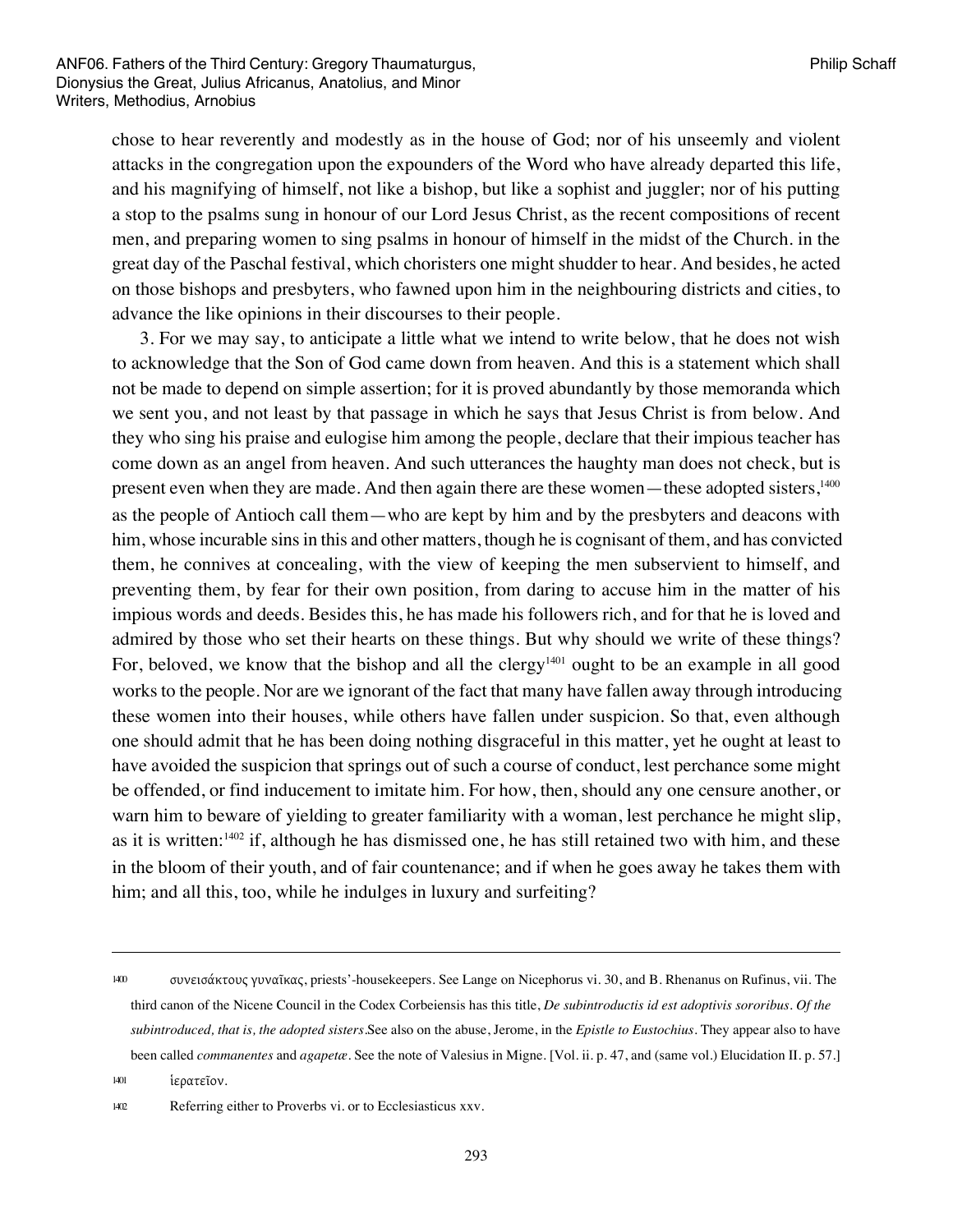ANF06. Fathers of the Third Century: Gregory Thaumaturgus, National Communications of the Thilip Schaff Dionysius the Great, Julius Africanus, Anatolius, and Minor Writers, Methodius, Arnobius

4. And on account of these things all are groaning and lamenting with themselves; yet they have such a dread of his tyranny and power that they cannot venture on accusing him. And of these things, as we have said already, one might take account in the case of a man who held Catholic sentiments and belonged to our own number; but as to one who has betrayed<sup>1403</sup> the mystery (of the faith), and who swaggers<sup>1404</sup> with the abominable heresy of Artemas,—for why should we hesitate to disclose his father?—we consider it unnecessary to exact of him an account for these things.

5. *Then at the close of the epistle they add the following words*:—We have been compelled, therefore, to excommunicate this man, who thus opposeth God Himself, and refuses submission, and to appoint in his place another bishop for the Church Catholic, and that, as we trust, by the providence of God—namely, the son of Demetrianus, a man of blessed memory, and one who presided over the same Church with distinction in former times, Domnus by name, a man endowed with all the noble qualities which become a bishop. And this fact we have communicated to you in order that ye may write him, and receive letters of communion<sup>1405</sup> from him. And that other may write to Artemas, if it please him; and those who think with Artemas may hold communion with him, if they are so minded.

II.—Fragments Apparently of the Same Epistle of the Synod of Antioch;

To Wit, of that Part of It Which It is Agreed that Eusebius Left Unnoticed.1406

————————————

He says, therefore, in the commentaries (they speak of Paul), that he maintains the dignity of wisdom.

*And thereafter:*

[171](http://www.ccel.org/ccel/schaff/anf06/Page_171.html)

<sup>1403</sup> ἐξορχησάμενον, danced away.

<sup>1404</sup> ἐμπομπεύοντα.

<sup>1406</sup> In *Leontius of Byzantium, contra Nestor.*, book iii., towards the end.



<sup>1405</sup> κοινωνικὰ γράμματα. On this Valesius gives the following note:—The Latins call these *litteræ communicatoriæ*, the use of which is of very ancient date in the Church. They called the same also *formatæ*, as Augustine witnesses in Epistle 163. There were, moreover, two kinds of them. For there were some which were given to the clergy and laity when about to travel, that they might be admitted to communion by foreign bishops. And there were others which bishops were in the way of sending to other bishops, and which they in turn received from others, for the purpose of attesting their inter-communion; of which sort the Synod speaks here. These were usually sent by recently-ordained bishops soon after their ordination. Augustine, Epistle 162; Cyprian, in the Epistle to Cornelius, p. 320; and the Synodical Epistle of the Council of Sardica, appear to refer to these, though they may refer also to the *formatæ.* [Vol. i. p. 12, n. 9.]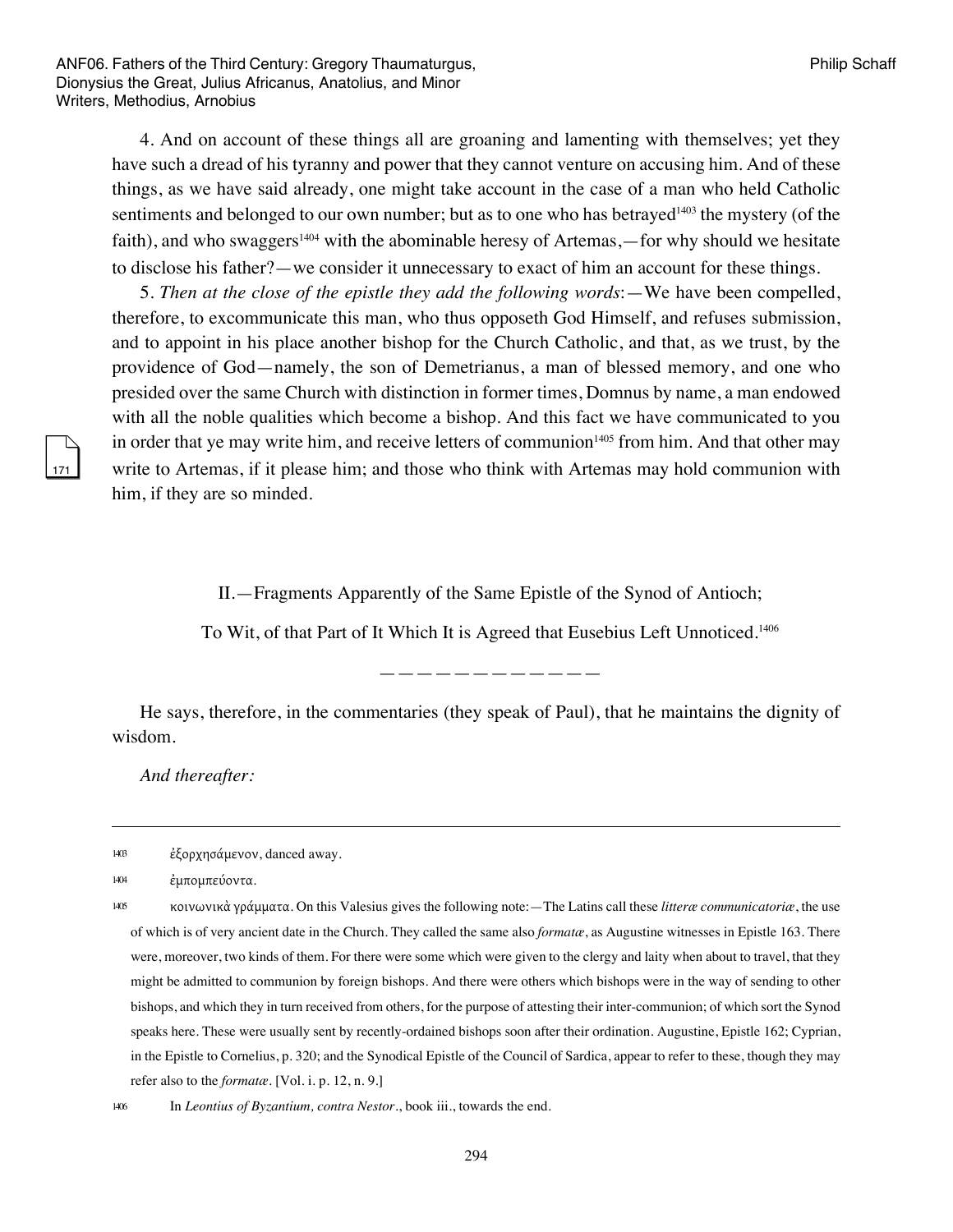If, however, he had been united $1407$  according to formation and generation, this is what befalls the man. *And again*: For that wisdom, as we believe, was not congenerate<sup>1408</sup> with humanity substantially, but qualitatively. $1409$ 

#### *And thereafter:*

In what respect, moreover, does he mean to allege that the formation<sup> $1410$ </sup> of Christ is different and diverse from ours, when we hold that, in this one thing of prime consequence, His constitution differs from ours, to wit, that what in us is the interior man, is in Him the Word.<sup>1411</sup>

#### *And thereafter:*

If he means to allege that Wisdom dwells in Him as in no other, this expresses indeed the same mode of inhabitation, though it makes it excel in respect of measure and multitude; He being supposed to derive a superior knowledge from the Wisdom, say for example, twice as large as others, or any other number of times as large; or, again, it may be less than twice as large a knowledge as others have. This, however, the catholic and ecclesiastical canons disallow, and hold rather that other men indeed received of Wisdom as an inspiration from without, which, though with them, is distinct from them;<sup>1412</sup> but that Wisdom in verity came of itself substantially into His body by Mary.

### *And after other matters:*

And they hold that there are not two Sons. But if Jesus Christ is the Son of God, and if Wisdom also is the Son of God; and if the Wisdom is one thing and Jesus Christ another, there are two Sons.

### *And thereafter:*

Moreover understand (Paul would say) the union with Wisdom in a different sense, namely as being one according to instruction and participation;<sup>1413</sup> but not as if it were formed according to the substance in the body.

<sup>1412</sup> *Alia est apud ipos.*

<sup>1413</sup> *Secundum disciplinam et participationem.* Paul of Samosata used to say that the humanity was united with the Wisdom as instruction (*disciplina*) is united with the learner by participation.—CAN. [See Hooker, book v. cap. 52, sec. 4.]

<sup>1407</sup> *Copulatus erat.*

<sup>1408</sup> *Congeneratum.*

<sup>1409</sup> *Secundum qualitatem.*

<sup>1410</sup> *Formationem.*

<sup>1411</sup> We say, that as the exterior and the interior man are one person, so God the Word and humanity have been assumed as one person, a thing which Paul denies.—CAN.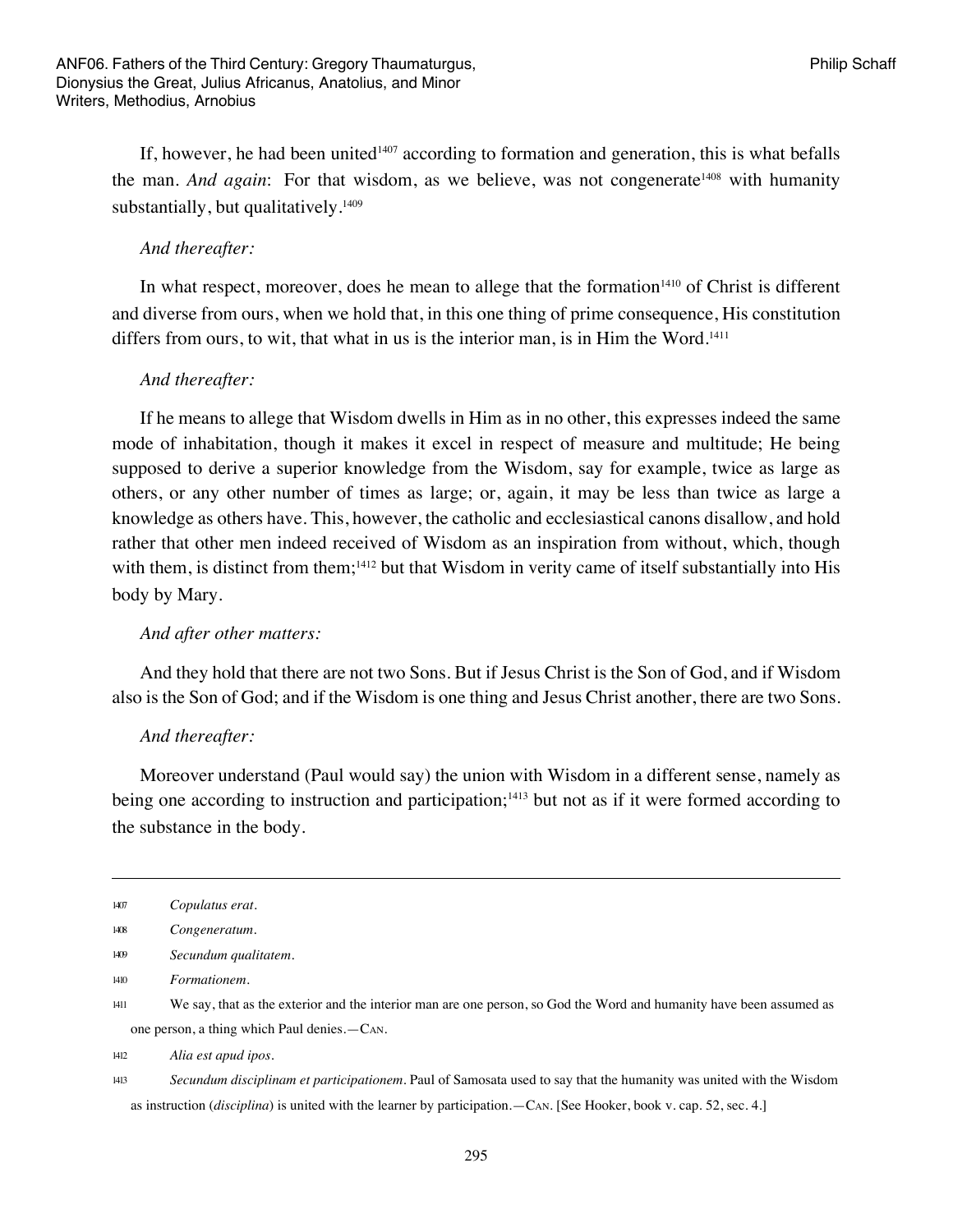#### *And after other matters:*

Neither was the God who bore the human body and had assumed it, without knowledge<sup>1414</sup> of human affections<sup>1415</sup> in the first instance;<sup>1416</sup> nor was the human body without knowledge, in the first instance, of divine operations in him in whom He (the God) was, and by whom He wrought these operations. He was formed, in the first instance, as man in the womb; and, in the second instance,<sup>1417</sup> the God also was in the womb, united essentially with the human,<sup>1418</sup> that is to say, His substance being wedded with the man.

III.—From the Acts of the Disputation Conducted by Malchion Against Paul of Samosata.1419

————————————

The compound is surely made up of the simple elements, $1420$  even as in the instance of Jesus Christ, who was made one (person), constituted by God the Word, and a human body which is of the seed of David, and who subsists without having any manner of division between the two, but in unity. You, however, appear to me to decline to admit a constitution<sup> $1421$ </sup> after this fashion: to the effect that there is not in this person, the Son of God according to substance, but only the Wisdom according to participation. For you made this assertion, that the Wisdom bears dispensing, and therefore cannot be compounded;<sup>1422</sup> and you do not consider that the divine Wisdom remained undiminished, even as it was before it evacuated itself;<sup>1423</sup> and thus in this self-evacuation, which it took upon itself in compassion (for us), it continued undiminished and unchangeable. And this

[172](http://www.ccel.org/ccel/schaff/anf06/Page_172.html)

- <sup>1417</sup> *Secundario*, i.e., κατὰ δεύτερον λόγον.—TURRIAN.
- <sup>1418</sup> συνουσιωμένος τῷ ἀνθρωπίνῳ.

1419 In Petrus Diaconus, *De Incarnat. ad Fulgentium*, ch. 6. Among the works of Fulgentius, Epistle 16.

1420 *Ex simplicibus fit certe compositum.*

1421 *Compositionem.*

1422 *Quia sapientia dispendium patiatur et ideo composita esse non possit*—the sense intended being perhaps just that Paul alleged that the divine Wisdom admitted of being dispensed or imparted to another, but not of being substantially united with him.—TR.

<sup>1423</sup> *Exinanisset.*

<sup>1414</sup> *Expers.*

<sup>1415</sup> *Passionum*, sufferings.

<sup>1416</sup> *Principaliter.*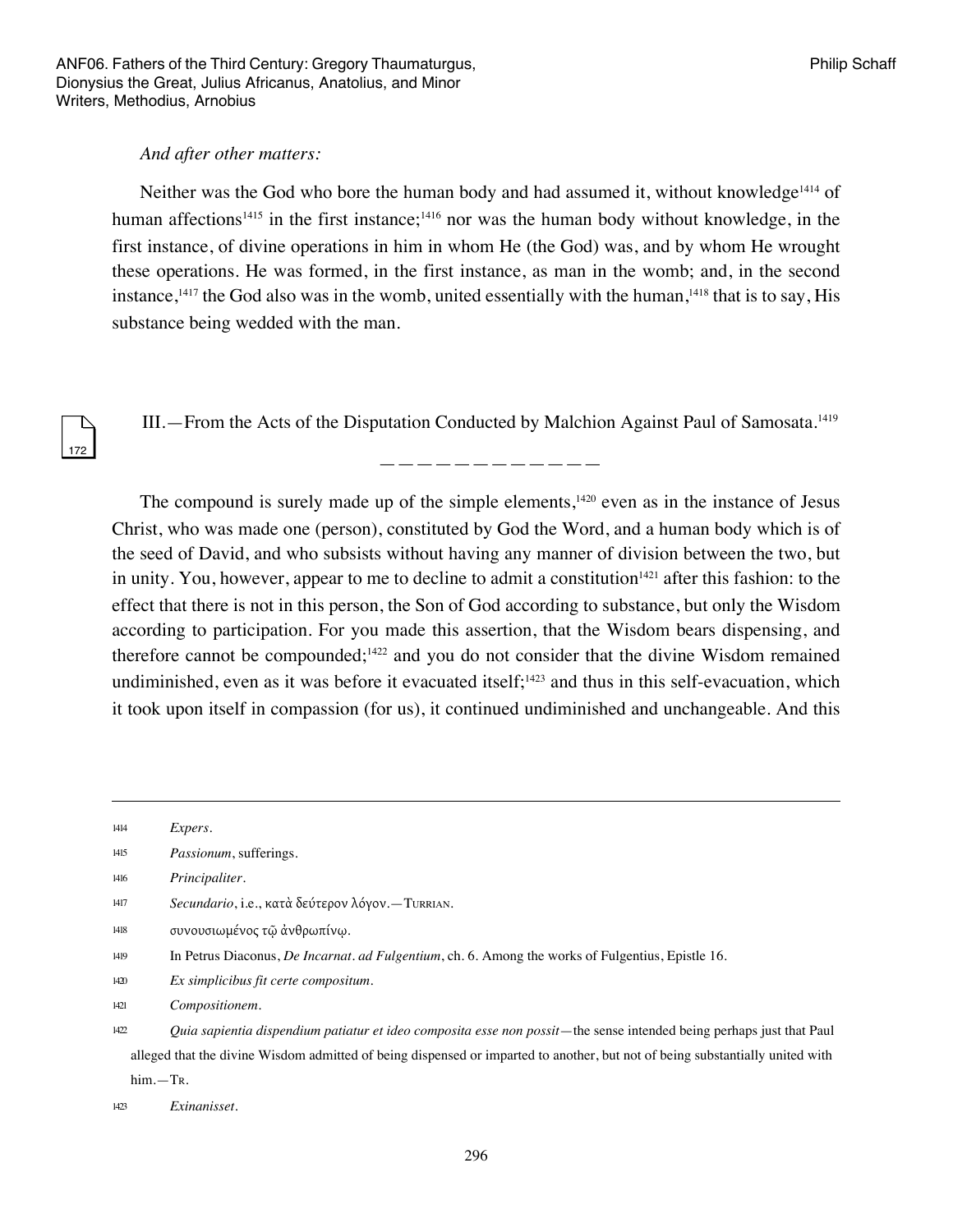assertion you also make, that the Wisdom dwelt in Him, just as we also dwell in houses, the one in the other,<sup>1424</sup> and yet not as if we formed a part of the house, or the house a part of us.

IV.—A Point in the Same Disputation.1425

————————————

Did I not say before that you do not admit that the only-begotten Son, who is from all eternity before every creature, was made substantially existent<sup>1426</sup> in the whole person of the Saviour;<sup>1427</sup> that is to say, was united *with Him* according to substance?

# Elucidations.

————————————

I.

(The epistle written by Malchion, p. 169.)

MALCHION, though a presbyter of Antioch, reflects the teaching of Alexandria, and illustrates its far-reaching influence. Firmilian, presiding at the Council of Antioch, was a pupil of Origen; and Dionysius was felt in the council, though unable to be present. Malchion and Firmilian, therefore, vindicate the real mind of Origen, though speaking in language matured and guarded. This council was, providentially, a rehearsal for Nicæa.

II.

(Putting a stop to psalms, etc., p. 170.)

<sup>1424</sup> Some read *alter in altero*, others *alter in altera.*

<sup>1425</sup> From the same *Acts* in Leontius, as above.

<sup>1426</sup> οὐσιῶσθαι.

<sup>1427</sup> *In toto Salvatore.*